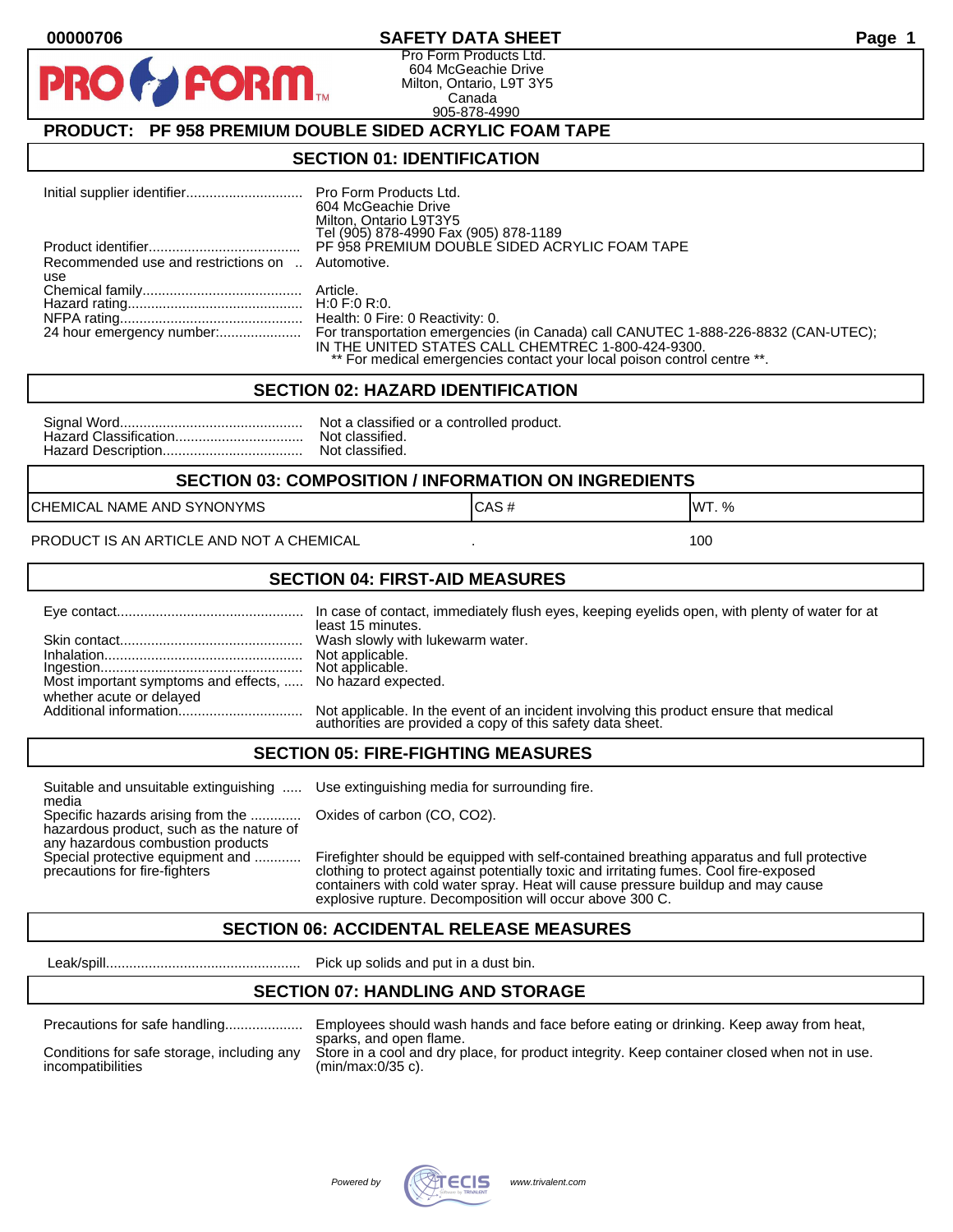#### **PRODUCT: PF 958 PREMIUM DOUBLE SIDED ACRYLIC FOAM TAPE**

#### **SECTION 08: EXPOSURE CONTROLS / PERSONAL PROTECTION**

| <b>INGREDIENTS</b>               | TWA | <b>ACGIH TLV</b><br>STEL                                                                                                          | IPEL | <b>OSHA PEL</b><br>STEL                                                                                                                                                    | <b>NIOSH</b><br>IREL |
|----------------------------------|-----|-----------------------------------------------------------------------------------------------------------------------------------|------|----------------------------------------------------------------------------------------------------------------------------------------------------------------------------|----------------------|
|                                  |     | Not applicable.<br>Not applicable.<br>Not applicable.<br>Wear adequate protective clothes.<br>Safety boots per local regulations. |      | Educate and train employees on the safe use and handling of the product. Employees<br>should wash their hands and face before eating, drinking, or using tobacco products. |                      |
| Appropriate engineering controls |     | General ventilation.                                                                                                              |      |                                                                                                                                                                            |                      |

# **SECTION 09: PHYSICAL AND CHEMICAL PROPERTIES**

|                                                | Tape.                                                             |
|------------------------------------------------|-------------------------------------------------------------------|
|                                                | Various colours. (Prolonged storage may lead to discolouration.). |
|                                                | Slight.                                                           |
|                                                | Not applicable.                                                   |
| Vapour pressure (mm Hg)                        | Not applicable.                                                   |
|                                                | Not applicable.                                                   |
|                                                | Not applicable.                                                   |
| Relative Density (Specific Gravity)            | No data.                                                          |
| Melting / Freezing point (deg C)               | Not applicable.                                                   |
|                                                | Insoluble.                                                        |
| Initial boiling point / boiling range (deg C). | Not applicable.                                                   |
|                                                | Not applicable.                                                   |
| Flash point (deg C), method                    | Not applicable.                                                   |
| Auto ignition temperature (deg C)              | Not applicable.                                                   |
| Upper flammable limit (% vol)                  | Not applicable.                                                   |
| Lower flammable limit (% vol)                  | No Data.                                                          |
| Partition coefficient - n-octanol/water        | No data.                                                          |
|                                                | No data.                                                          |
|                                                | No data.                                                          |

## **SECTION 10: STABILITY AND REACTIVITY**

| Conditions to avoid, including static  Keep away from heat.<br>discharge, shock or vibration<br>Hazardous decomposition products Oxides of carbon (CO,CO2). | Stable at normal temperatures and pressures.<br>Avoid heat, sparks and flames.<br>Possibility of hazardous reactions Will not occur under normal temperature and pressure. |
|-------------------------------------------------------------------------------------------------------------------------------------------------------------|----------------------------------------------------------------------------------------------------------------------------------------------------------------------------|
|                                                                                                                                                             |                                                                                                                                                                            |

# **SECTION 11: TOXICOLOGICAL INFORMATION**

| <b>INGREDIENTS</b> |                                                                                            | ILC50                                                                                   | LD50 |
|--------------------|--------------------------------------------------------------------------------------------|-----------------------------------------------------------------------------------------|------|
|                    | Not expected to pose any hazards.<br>Not applicable.<br>Not applicable.<br>Not applicable. | occupational hygiene adhered to, risks are improbable. May cause mechanical irritation. |      |

## **SECTION 12: ECOLOGICAL INFORMATION**

Persistence and degradability................... Not available.

# **SECTION 13: DISPOSAL CONSIDERATIONS**

and methods of disposal, including any contaminated packaging

Information on safe handling for disposal . Dispose of waste in accordance with all applicable Federal, Provincial/State and local and methods of disposal, including any regulations.